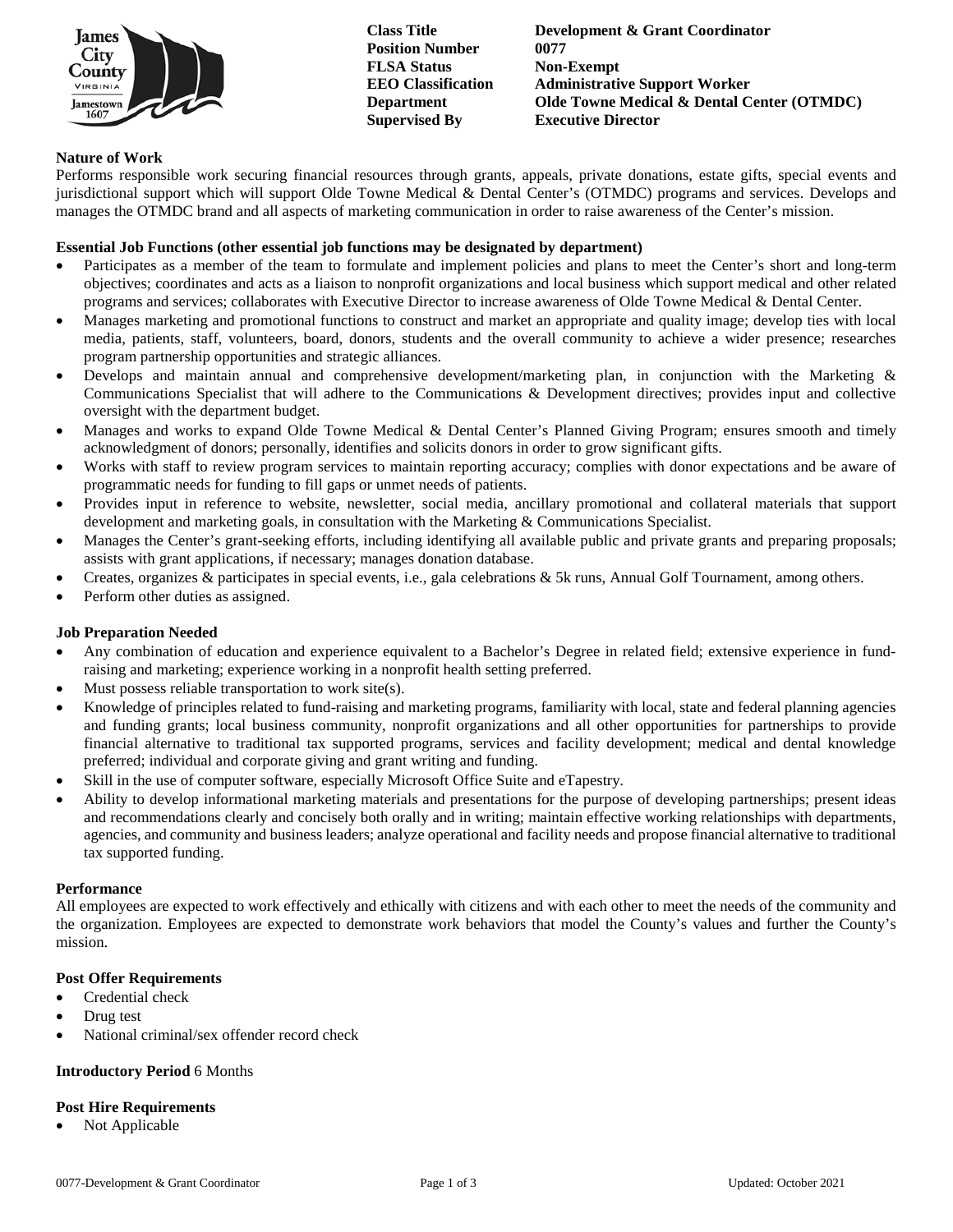

**Position Number 0077 FLSA Status Non-Exempt**

**Class Title Development & Grant Coordinator EEO Classification Administrative Support Worker Department Olde Towne Medical & Dental Center (OTMDC)**<br> **Supervised By Executive Director Executive Director** 

## **Job Locations and Conditions**

- Duties are performed primarily in an office setting at Olde Towne Medical & Dental Center. Operates standard office equipment to include personal computer, calculator, copy machine and telephone.
- Eligible for intermittent telework.
- Performs work safely in accordance with department safety procedures and County Safety Program; operates equipment safely and reports any unsafe work condition or practice to supervisor.
- May be required to report to work to serve customers during emergency conditions; may be assigned to report at a different time and location and to perform different duties as necessary.